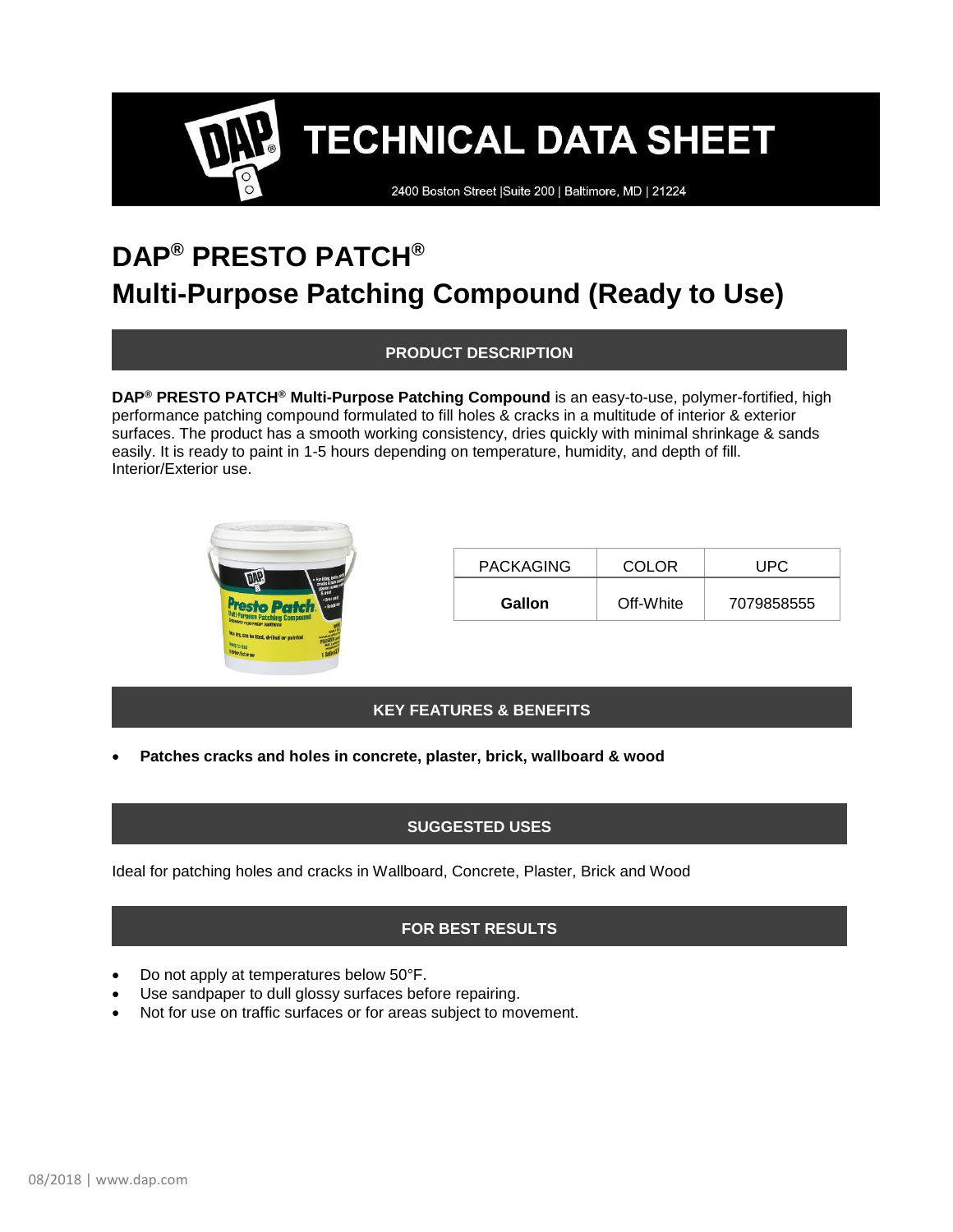# **TECHNICAL DATA SHEET**

2400 Boston Street | Suite 200 | Baltimore, MD | 21224

### **APPLICATION**

- 1. Surface must be clean, dry and free of all foreign material.
- 2. Stir thoroughly before use.
- 3. Apply with clean putty knife, pushing product completely into crack or damaged area. For a smoother finish, dip putty knife in water & lightly smooth the surface.
- 4. For repairs deeper than  $\frac{1}{4}$ , apply 2 or more layers, allowing to dry between layers.
- **5.** Presto Patch Multi-Purpose Patching Compound can be sanded or painted 1 to 5 hours after application, depending on temperature, humidly & depth of fill. For exterior applications always apply a high-quality exterior paint to fully cured patch surface, prior to water exposure.
- 6. Store away from extreme heat or cold.

**DO NOT USE AS A SKIM COAT.** Not recommended for areas that collect standing water or receive continuous moisture unless coated with a waterproofing product.

### **TYPICAL PHYSICAL & CHEMICAL PROPERTIES**

| Consistency                    | <b>Heavy Paste</b>                                                             |
|--------------------------------|--------------------------------------------------------------------------------|
| Vehicle                        | <b>Latex Emulsion</b>                                                          |
| Filler                         | Various Inerts                                                                 |
| Odor                           | Mild                                                                           |
| Weight/Gallon                  | 15.40 lbs.                                                                     |
| Solids                         | 75.9% by weight                                                                |
| <b>Application Temperature</b> | 50°F to 140°F                                                                  |
| Service Temperature            | $-20^\circ$ F to 120 $^\circ$ F                                                |
| <b>Shelf Life</b>              | 12 months                                                                      |
| Dry Time                       | 1 to 5 hours depending on temperature, relative humidity<br>and depth of fill. |
| Paintable                      | 1 to 5 hours depending on temperature, relative humidity<br>and depth of fill. |
| Freezing                       | Protect from freezing                                                          |
| Coverage                       | 1 gallon will cover approximately 12 sq. ft. at 1/8"<br>thickness.             |